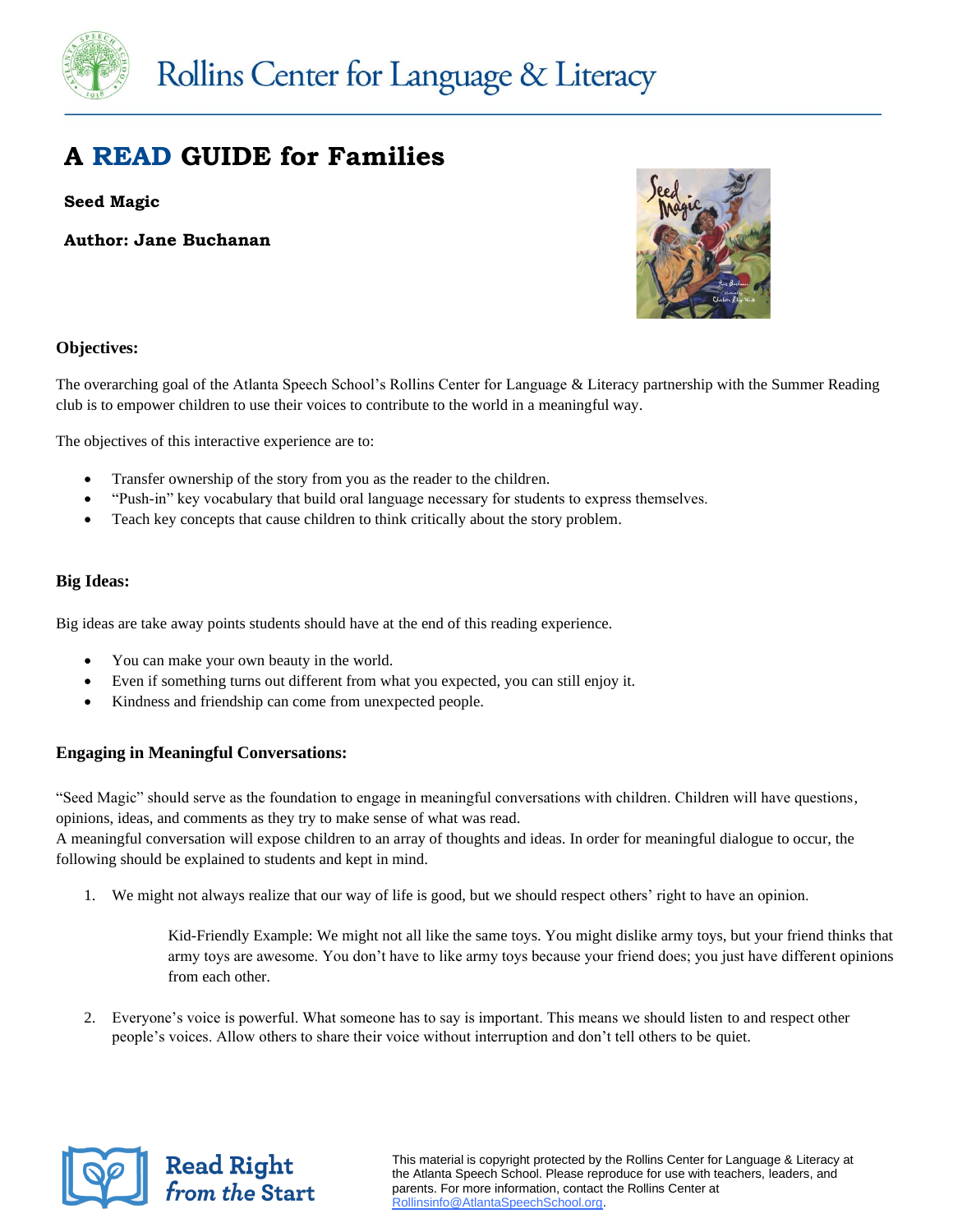# **R Repeat The Book**

Repeat the book 3 to 5 times over the course of several days. When we repeat books, we give children the opportunity to hear vocabulary words several times. When reading with your children, talk about the story problem, the important events, and the characters' thoughts and feelings.

To introduce this book for the first time, read the title along with the author's name, and say, "This book is about a little girl named Rose who lives in a city. The man who feeds birds gives her magic seeds to grow a garden. I wonder if she can grow a beautiful, colorful garden in the dirty, gray city. Let's read and find out." As you read, explain any words your child may not understand like garden, tar, slick, and sill. Act out words like wink, make like a bowl, and sprinkle. Point to illustrations as you say words to help support vocabulary, such as pigeons, lupines, geraniums, and sunflowers.

You can talk about why Birdman feeds the birds (possibly because he thinks they are beautiful), or how Rose felt when her garden wasn't growing (possibly sad, disappointed, or impatient) or how she felt at the end of the story when her garden came alive with singing birds (possibly happy because she finally had a beautiful garden in the dirty, gray city). After reading the book a few times, children should be able to help you recall the main events. As you go through the book, instead of reading all the words, encourage your child to tell you what is happening on each page and how the characters feel about what is happening. After repeated readings, they become the storyteller!

## **E Engage and Enjoy**

Have fun! Use gestures, actions, and sounds to keep children engaged in the story. Enjoy acting out parts of the story and invite children to make motions and sounds with you.



### **A Ask Questions**

Talking about the book is the most important thing! Ask a different "Why" question at the end of each reading. "Why" questions encourage critical thinking and encourage children to talk, solve problems, and explore concepts. Examples: Why did Birdman enjoy feeding the birds? Why do the children say that Birdman is crazy? Why did Birdman share his seeds with Rose? Why did Rose's brothers laugh when she put the seeds on the window sill?

### **Do More With The Book**

Continue the fun of the story by choosing some activities to complete with your child.

- Take a walk through your neighborhood and search for colorful plants and gardens like the one Rose imagined in the story.
- Visit the Atlanta Zoo to see some of the colorful birds from the book. You can receive 4 free tickets if you visit your local library and check out a DVD about the zoo.